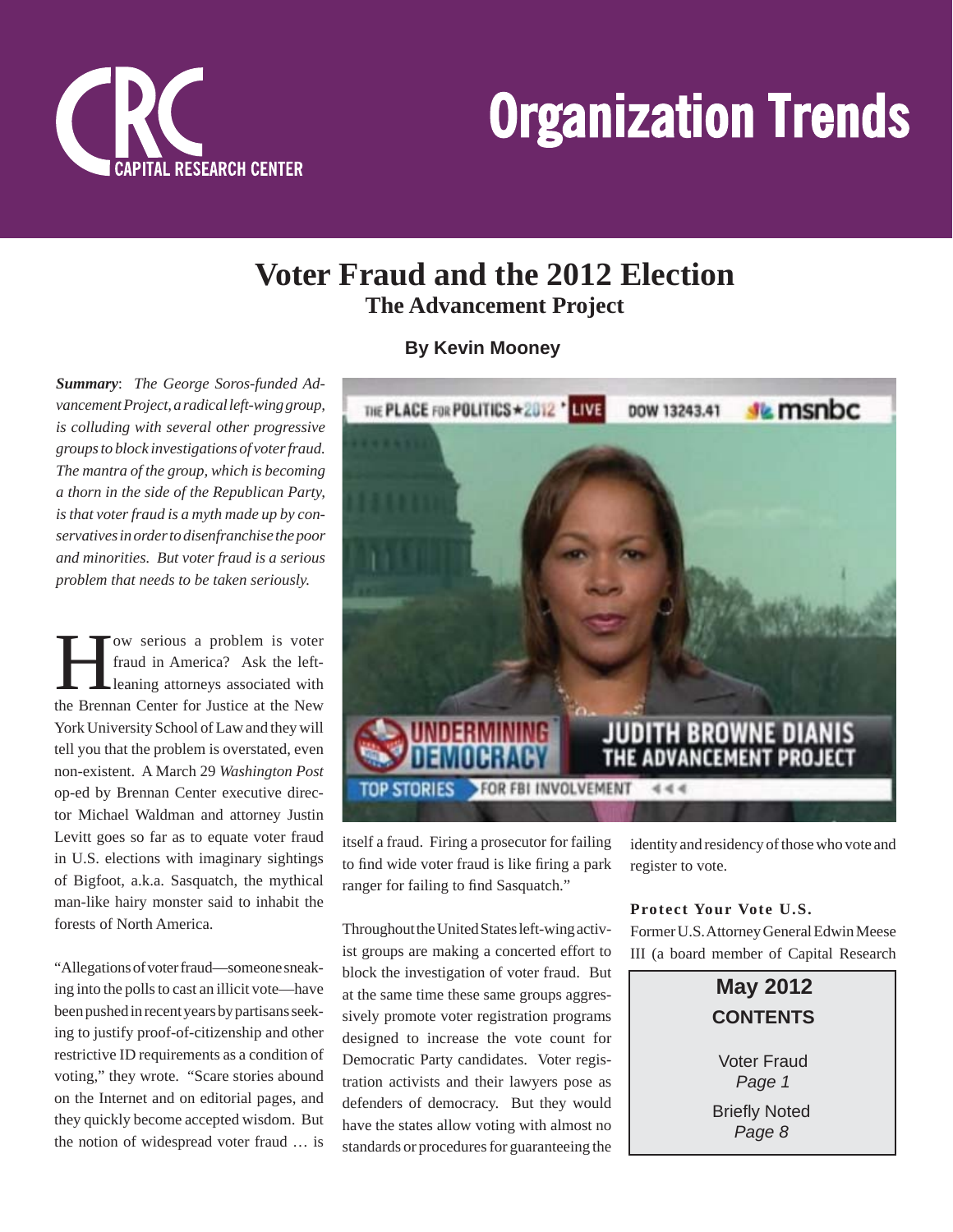Center) and former Ohio Secretary of State Ken Blackwell recently initiated a new campaign to support measures like photo identification requirements to protect the integrity of voting. Their campaign, a project of the American Civil Rights Union, is named Protect Your Vote U.S. [http://protectyourvote.us/]. The practical argument for the campaign is clear:

"Over the last few years, we have seen a jump in the number of closely-decided elections—some so close that a fairly small number of illegally cast votes have denied victory to the true winner."

Protect Your Vote U.S. will serve as an advocacy group urging states to pass model legislation to prevent vote fraud. In addition it will be an online resource of information on laws that already exist to protect the integrity of the ballot. And the group will identify pending legislation and current legal battles and offer suggestions for citizen involvement in stopping vote fraud.

#### **Editor:** Matthew Vadum

**Publisher:** Terrence Scanlon

#### *Organization Trends*

is published by Capital Research Center, a non-partisan education and research organization, classified by the IRS as a 501(c)(3) public charity.

**Address:** 1513 16th Street, N.W. Washington, DC 20036-1480

**Phone:** (202) 483-6900 **Long-Distance:** (800) 459-3950

**E-mail Address:** mvadum@capitalresearch.org

**Web Site:** http://www.capitalresearch.org

*Organization Trends* welcomes letters to the editor.

**Reprints** are available for \$2.50 prepaid to Capital Research Center.

#### **Project Veritas**

As Meese and Blackwell create institutional support for legislative and legal fights against vote fraud, investigative reporter James O'Keefe is supplying the publicity to highlight the problem. O'Keefe, who helped orchestrate the 2009 video sting against ACORN malfeasance, has established a nonprofit called Project Veritas. It has videotaped a new sting operation that exposes the complacency of poll workers towards potential voter fraud.

In his latest sting—available on the BigGovernment.com website—O'Keefe's undercover investigator entered a Washington D.C. polling place during the city's April 3 primary election. The polling place is in the precinct where Attorney General Eric Holder is registered to vote. The investigator gave Eric Holder's name and address, and a poll worker offered him a ballot.

O'Keefe's investigator then suggested that perhaps he should show the poll worker his identification. But the poll worker replied, "You don't need it. It's all right. As long as you're in here, you're on our list, and that's who you say you are, you're okay."

The investigator was careful. He did not actually claim to be Holder and he did not enter a polling booth and vote. Both actions are against the law. Instead, he said, "I would feel more comfortable if I just had my ID. Is it alright if I go get it?" The poll worker agrees and the investigator leaves. (The video can be watched at http://www. breitbart.com/Big-Government/2012/04/08/ DC-Polling-Place-Holder-Ballot.)

#### **On Eric Holder's Doorstep**

How did we get to this point? The answer is that groups on the Left — beginning with ACORN and the Service Employees International Union (SEIU) and now including a host of organizations devoted almost exclusively to election law— have worked for years to undermine America's electoral process.

In the early 1990s, Barack Obama actually ran ACORN's Project Vote division in Illinois. And now we have reason to believe, thanks to a Freedom of Information Act inquiry initiated by Judicial Watch, that Project Vote continues to coordinate voter registration strategies with the subordinates of Obama. Estelle H. Rogers, director of advocacy at ACORN-affiliated Project Vote, held high-level meetings with Obama White House and Department of Justice officials.

Project Vote is part of what J. Christian Adams, a former attorney in the U.S. Justice Department's Voting Rights Section, aptly describes as an "industry of vote fraud deniers." The Advancement Project, NYU's Brennan Center, the NAACP, the ACLU and the Lawyers' Committee for Civil Rights Under Law are other key components of this network. (See "The Left's Army of Election Law Experts," in CRC's *Organization Trends*, October 2011.)

Left-wing pressure groups are colluding with the Justice Department to scuttle investigations into election law violation allegations, Adams warns. Although Project Vote continues to attract the most press attention—given its history with ACORN it is the Advancement Project that is now the lead player in the assault on photo ID laws and voter fraud probes. The group, founded in 1999 by self-described civil rights attorneys, describes itself as "a policy, communications and legal action group committed to racial justice." It has offices in Washington D.C. and Los Angeles.

Tea Party groups and conservative activists who are determined to restore ballot integrity should be mindful of how the Advancement Project operates: well before an election the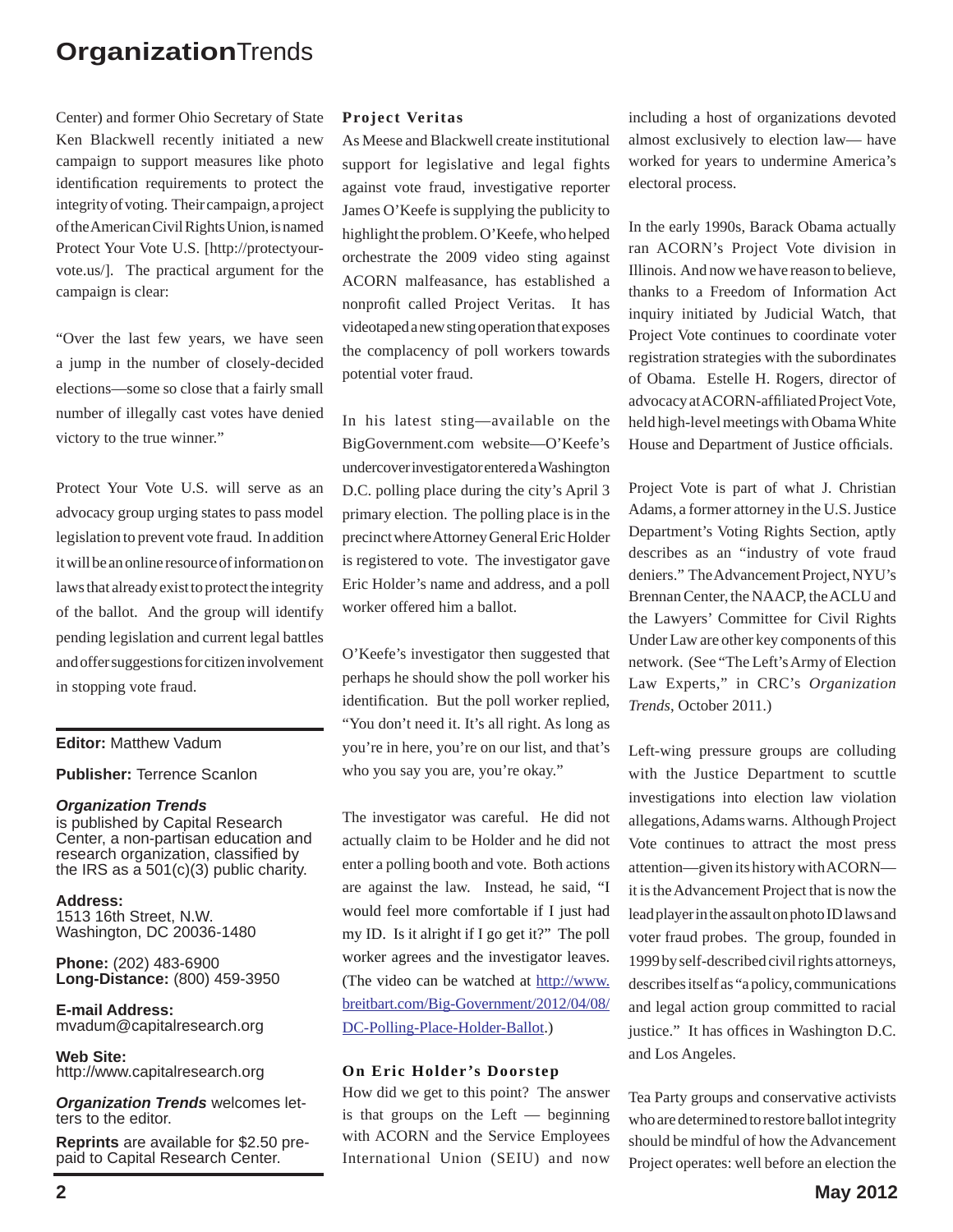group burrows in at the local level. Here is how it explains its electioneering efforts:

> Sustained, consistent pre-election voting rights work enhances our ability to influence registration and election management. We also understand that key decisions are made at the state, county and municipal levels. Many problems and potential problems are best addressed locally, with local leadership.

> The core strategy of our voter protection efforts is to monitor election administration at the state and local levels, to expose problems early in the election cycle, to address these difficulties and remove obstacles prior to Election Day.

> Through this Program, we also build the legal and procedural framework necessary to carry out long-range voter protection work. With other voter registration groups, we develop processes for verifying that applicants are indeed placed on the voting rolls as well as means of investigating unsuccessful applications.

The Advancement Project argues that "multiracial grassroots organizing" is an effective way to take down "structural racism." This "theory of change" enables the group's lawyers to provide legal support to states, localities, and candidacies. The Advancement Project also operates a communications department to "generate public will for progressive and systemic change."

The group's board of directors includes activist and singer Harry Belafonte, SEIU vice-president Gerry Hudson, and Bill Lann Lee, former assistant attorney general for civil rights in the Clinton administration.



**U.S. Attorney General Eric Holder**

Lee is currently co-director of the NAACP Los Angeles office.

Right from its inception, the Advancement Project has also made it priority to restore voting rights for ex-felons. In 2002 the group published a report titled: "Re-enfranchisement: A Guide for Individual Restoration of Voting Rights in States That Permanently Disenfranchise Former Felons." Here, the Advancement Project laments that, at the time, legal hurdles made it "virtually impossible for former felons to exercise their franchise."

Nkechi Taifa, the primary author of the report, served as the director of the Equal Justice Program at Howard University School of Law before moving on to become a senior policy analyst at the George Soros-funded Open Society Institute.

"There is a great need today for an unrelent-

ing war on injustice," Taifa said at the time. "One of the battle fronts of that war must be to protect, preserve and promote the universal right to vote. The perpetual punishment engendered by the crazy quilt of arbitrary laws which govern the loss and restoration of a former felon's right to vote after his/her debt to society has already been paid has no place in an open, democratic society."

#### **The Soros Connection**

Two foundations established by George Soros direct major funding to the Advancement Project. The Open Society Institute has made grants totaling \$3,925,000 since 1999 and the Foundation to Promote Open Society has given it \$552,775 since 2009.

The Soros connection is worth greater scrutiny because the Advancement Project appears set to supersede Project Vote as the leading apologist for voter fraud in the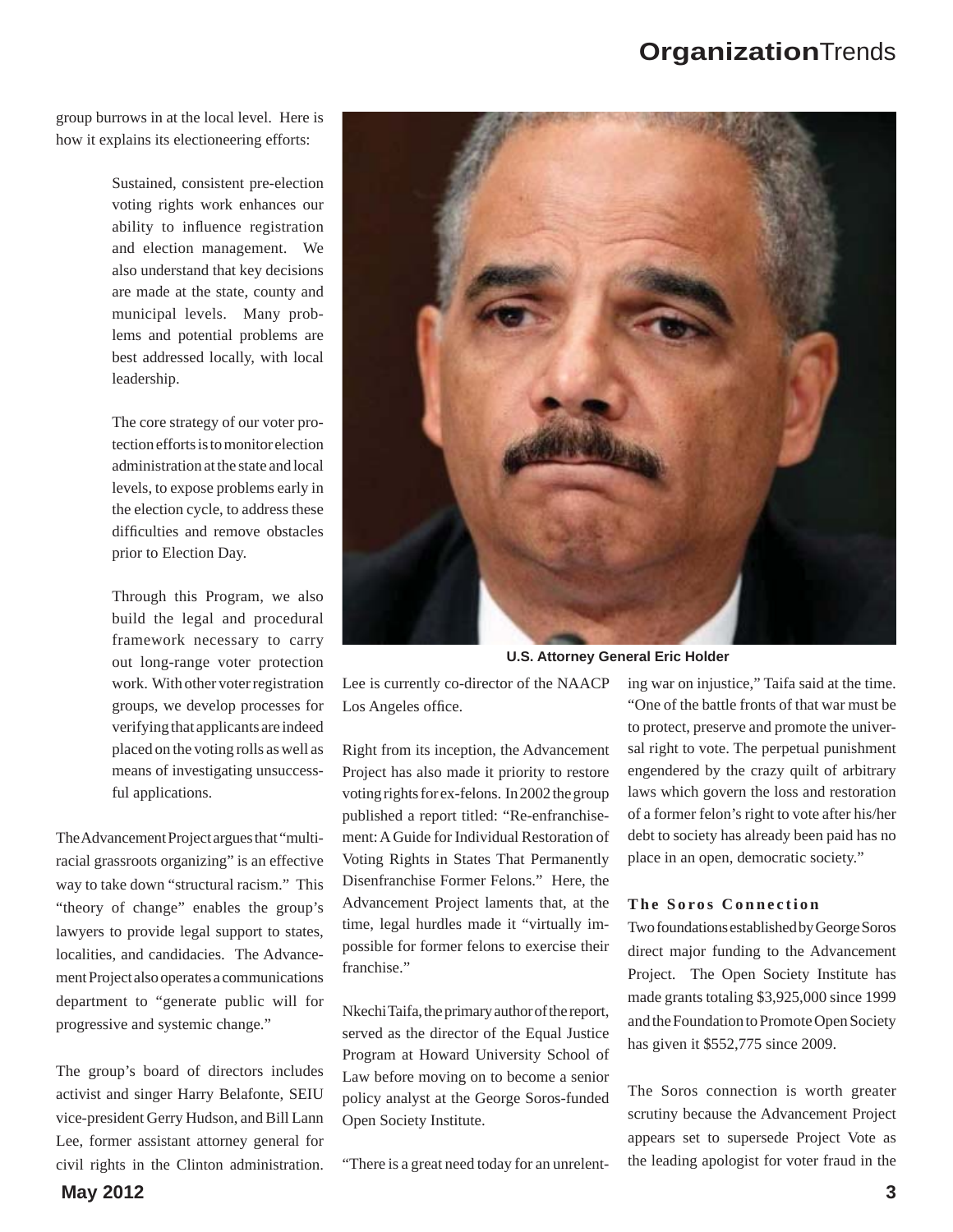2012 elections. With Soros's backing the Advancement Project is in a position to far outspend groups advocating voter integrity measures.

However, the Advancement Project has other major donors: they include the Ford Foundation (\$5,266,000 since 2003), California Endowment (\$2,638,212 since 2001), William & Flora Hewlett Foundation (\$2,303,500 since 2001), Rockefeller Foundation (\$2,150,000 since 2001), James Irvine Foundation (\$1,650,000 since 2002), David & Lucile Packard Foundation (\$1,230,000 since 2003), Tides Foundation (\$875,540 since 2007), Charles Stewart Mott Foundation (\$650,000 since 2001), and the Carnegie Corp. of New York (\$584,000 since 2001).

#### **Exploiting Every Election**

Soros and the other foundation financers likely recall how the Advancement Project's work following the disputed 2000 Bush/Gore election paved the way to increased voter registration activism. A year after the election the group released a report, "America's Modern Poll Tax: How Structural Disenfranchisement Erodes Democracy." It concluded that the ballot irregularities in Florida were "pervasive across the nation" and prevented minorities from voting.

What kept the minority vote count down? The report offered two key findings:

\* "Despite widespread and persuasive evidence that minorities face much higher voting barriers than whites, state election directors generally are unaware of racial disparities in the voting process."

\* "In a country with a history of discrimination against minority voters, it is significant that only three of the 50 state elections directors are non-white."

During the 2004 election Advancement Project attorneys tried to block Republican efforts to protect the integrity of the ballot. They claimed Republicans were prohibited from implementing ballot security programs by a 1982 federal court consent decree in the case *DNC v. RNC*. In 1981, the GOP had mailed letters to registered New Jersey voters in predominately African-American areas. When some of these letters were returned as "undeliverable" the Republican poll-watchers believed they had grounds for challenging voters at the polls. (The lettermailing practice is known as "caging.")

In 2004 Republicans challenged the authenticity of tens of thousands of voter registrations in Ohio and other key battleground states. The Advancement Project responded by filing lawsuits in Ohio and Florida to prevent those states from implementing voter security measures.

Judith Browne Dianis, co-director of the Advancement Project, said "The RNC has consistently sought to cloak its discriminatory efforts to suppress the minority vote in a law enforcement guise." Browne Dianis, a frequent guest on Al Sharpton's MSNBC program, said, "such racial profiling of the electorate is itself illegal. The consent decree in *RNC v. DNC* permanently enjoins the RNC from implementing any ballot security measure program without prior court approval."

In 2008 the election results gave the Advancement Project little reason to complain, but for the 2012 elections the group's lawyers are again diligently preparing to use the courts to stymie efforts to thwart voter fraud.

For this election year the Advancement Project has allies in President Obama's highly politicized Justice Department. DOJ attorneys are "philosophically opposed" to enforcing Section 8 of the 1993 National Voter Registration Act, says J. Christian Adams, the former DOJ voting rights section attorney. That section calls for state officials to purge ineligible voters from registration rolls.

President Clinton signed the NRVA into law in 1993 after reaching a bipartisan compromise with Senate leaders. Section 7 includes the "motor voter" provision, which calls for social service departments and motor vehicle offices to include voter registration services. Section 8 of NVRA makes it a requirement for state officials to keep voter rolls up to date and free of ineligible voters.

"Congress passed Section 7 and Section 8 as a way to increase participation and as a way to combat voter fraud," Adams said at a Tulane University forum. "It was a compromise. Section 7 would not have become law without Section 8, because there would not have been enough votes in the Senate to prevent a filibuster of `motor voter.' What we have now in the Justice Department are bureaucrats who have vetoed out that compromise from 1993."

Adams says these same DOJ officials use a "heavy hand" in enforcing Section 7 while ignoring Section 8. Last July, DOJ took Louisiana Gov. Bobby Jindal to court to enforce Section 7, claiming Louisiana social service agencies failed to provide eligible voters with sufficient registration opportunities.

As it turns out, the DOJ lawsuit against Jindal overlaps with a separate NAACP voter registration lawsuit in Louisiana. DOJ announced its suit on July 12 and a court ruling allowing the NAACP to pursue its lawsuit was issued on July 21. Go figure.

Anticipating a hard-fought presidential election in 2012, Project Vote, which joined the NAACP lawsuit in Louisiana, is also pursuing "motor voter" lawsuits in Missouri, Ohio,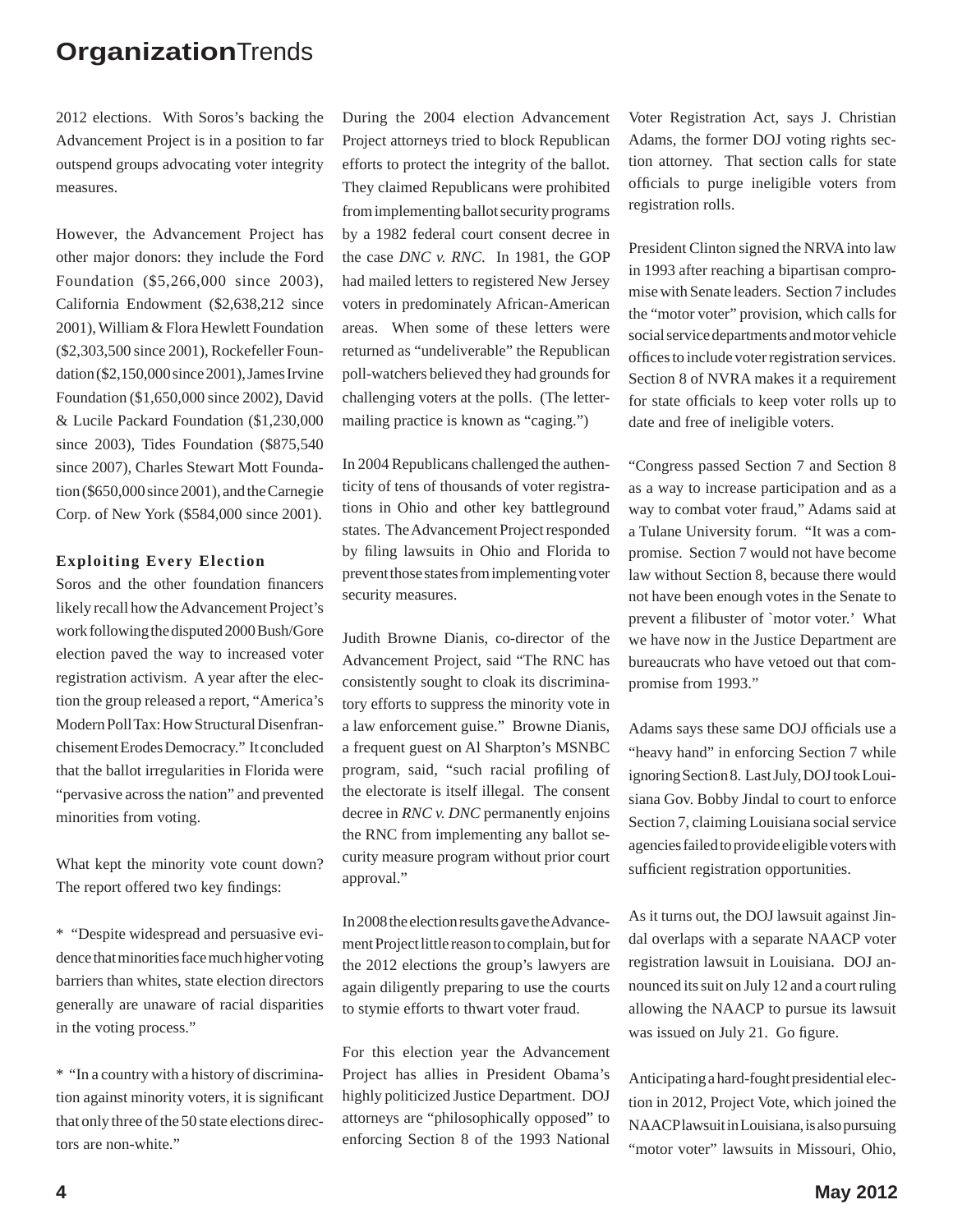Indiana, Georgia and New Mexico. Anita MonCrief, a former Project Vote employee, warns that the DOJ and its election law allies are working to force consent agreements on state officials that will enable fraudulent voting. These agreements preempt investigating alleged election law violations, while they expand "motor voter" registration to include more and more state agencies, MonCrief warns.

## **Virginia: Voting Rights, Voter Fraud and the 2012 Election**

In 2012 the Advancement Project's overriding priority is to weaken voter ID laws in key battleground states before the November election. The commonwealth of Virginia is central to this project. In February both houses of the Virginia legislature passed bills requiring voters to produce some kind of identification at the polls for their votes to count.

Under the Virginia legislation, it would still be possible to vote by way of provisional ballot after signing an affidavit. But the vote would not count unless identification could later be presented to election officials. At press time Republican Governor Bob Mc-Donnell had proposed making some modifi cations to the voter ID bill. For instance, he would expand the number of identifications that could be accepted to include college IDs and he would allow for poll workers to compare signatures with the signatures already on file if an individual does not have an ID. These proposed changes have not placated liberal activists.

Even if the governor does sign off, the law would still need to pass muster under the federal Voting Rights Act (VRA).

"When the Voting Rights Act was enacted in 1965, Section 5 was supposed to be a



**Author and former DOJ attorney J. Christian Adams**

temporary, emergency provision," Hans von Spakovsky, a legal scholar at the Heritage Foundation, explained in *National Review*.

"It prohibits certain jurisdictions from implementing any change in their voting laws unless those changes are pre-cleared by the Justice Department or approved by a three-judge panel in federal court in Washington. This 45-year-old 'emergency' provision has been renewed four separate times, most recently in 2006. That renewal gave the section 25 years of new life, despite a complete lack of evidence that the type of systematic discrimination that led to its initial passage still exists. Indeed, Congress even changed the Section 5 legal standard to make it easier for the Justice Department to cause mischief."

The jurisdictions covered under Section 5 are all of Alabama, Alaska, Arizona, Georgia, Louisiana, Mississippi, South Carolina, Texas, and Virginia, and parts of California, Florida, Michigan, New Hampshire, New York, North Carolina, and South Dakota.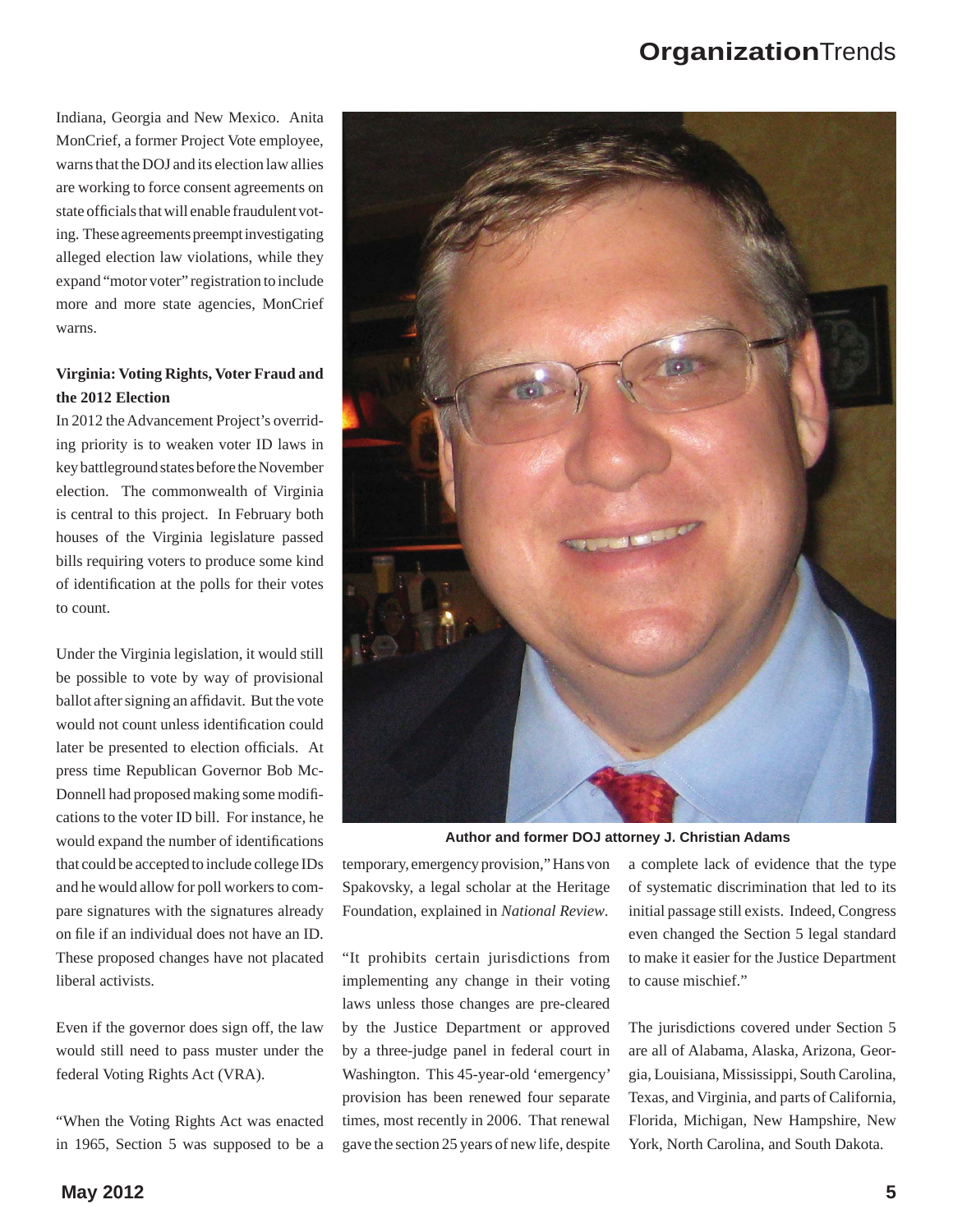In December, the DOJ blocked South Carolina's voter ID law, claiming that the new identification stipulations violated the VRA. South Carolina is challenging that decision in court.

The actions of the Virginia legislature mark the culmination of a disturbing trend across America "propelled by conservative and Tea Party electoral victories in 2010," the Advancement Project has told its supporters. At least 32 states are considering policy changes that call for "specific reforms of nonexpired state or federally issued photo IDs" in order to vote, the organization contends in a new report entitled "What's Wrong With This Picture: New Photo ID Proposals Part of a National Push to Turn Back the Clock on Voting Rights."

"In a reactionary trend that is part of the largest legislative effort to scale back voting rights in a century, nearly two-thirds of states across the nation are considering onerous voter identification bills this year that could disenfranchise millions of voters for the 2012 elections, while failing to advance the integrity of the elections process … ," the report argues.

"The rhetoric of 'voter fraud' has gained traction in debates around the country and has been cited as the reason photo ID laws are needed. But evidence in support of this argument is scant. Photo ID laws address only one form of voting irregularity – voter impersonation –which study after study has confirmed to be exceedingly rare."

This knee-jerk dismissal of voter fraud echoes the line from the Brennan Center and other liberal groups. But the disparity between the latest census data and the names listed on state voter registration rolls tells a

different story. In 2010 testimony before the U.S. Commission on Civil Rights, Christopher Coates noted that the Election Assistance Commission issued a report stating that several states were not complying with Section 8 anti-voter fraud provisions.

According to Coates, who formerly headed the voting section of DOJ's civil rights division, these states had more voter names listed on their registration forms in certain areas than they had people of eligible voting age.

During his Tulane presentation, Adams, who also worked in the DOJ's Voting Section, noted that Louisiana has the same problem heading into the 2012 elections. He identified several parishes, including Cameron, St. Helena, St. Bernard, Orleans, St. Landry and Plaquemines, where the number of people listed as registered voters exceeds the number people living in these parishes who can legally vote, according to U.S. Census data.

#### **The Problem: Conservatives**

The real threat to democracy is not created by those who cast illegal votes but by the conservative movement, writes Advancement Project co-director Judith Browne Dianis in a recent blog post. She accused Heritage's von Spakovsky of spreading "misinformation" last September during a hearing before the Senate Judiciary Committee's subcommittee on the Constitution. Browne Dianis, who appeared on the panel with von Spakovsky, said she "had the opportunity to set the record straight." She was particularly critical of: "pernicious, restrictive voter identification laws in 34 states that stand to disenfranchise millions of voters" and "the laws limiting early voting that were passed in Ohio, Tennessee, Georgia, West Virginia, and Florida."

Browne Dianis also rejects state laws in Texas and Florida that restrict third party voter registration initiatives and laws requiring documented proof of citizenship for voter registration.

Like many left-wing groups, the Advancement Project uses the disputed 2000 presidential election to stir voter registration activists, and it endorses a resolution by Rep. Jesse Jackson Jr. (D-Ill.) to amend the U.S. Constitution to guarantee the right to vote.

"Most Americans would probably be surprised to learn that there is no provision of U.S. law that affirmatively guarantees citizens the right to vote," the Advancement Project contends. Citing the U.S. Supreme Court's *Bush v. Gore* ruling as proof that there is no federal guarantee of a right to vote for the electors who select the president, the Advancement Project declares, "The U.S. is one of only eleven of the 119 democratic countries in the world that do not explicitly provide the right to vote in their Constitution."

What's behind the Advancement Project so-called "Right to Vote" initiative? The group would use the U.S. Constitution as its trump card to invalidate state identification requirement laws designed to screen out illegitimate votes.

Unfortunately, Section 5 of the Voting Rights Act gives ID opponents a way to challenge state ID laws without providing evidence that the ID requirement disenfranchises voters. Section 5 requires the jurisdictions it regulates seek Justice Department approval for any changes to their voting procedures.

In 1975, Congress added Texas to the list, which means that the ID law signed by Gov. Rick Perry is now the target of a lawsuit initiated by the Advancement Project, the ACLU, the Asian American Justice Center, Southwest Workers Union, and Demos.

"This [Texas] law is a part of the largest legislative effort to turn back the clock on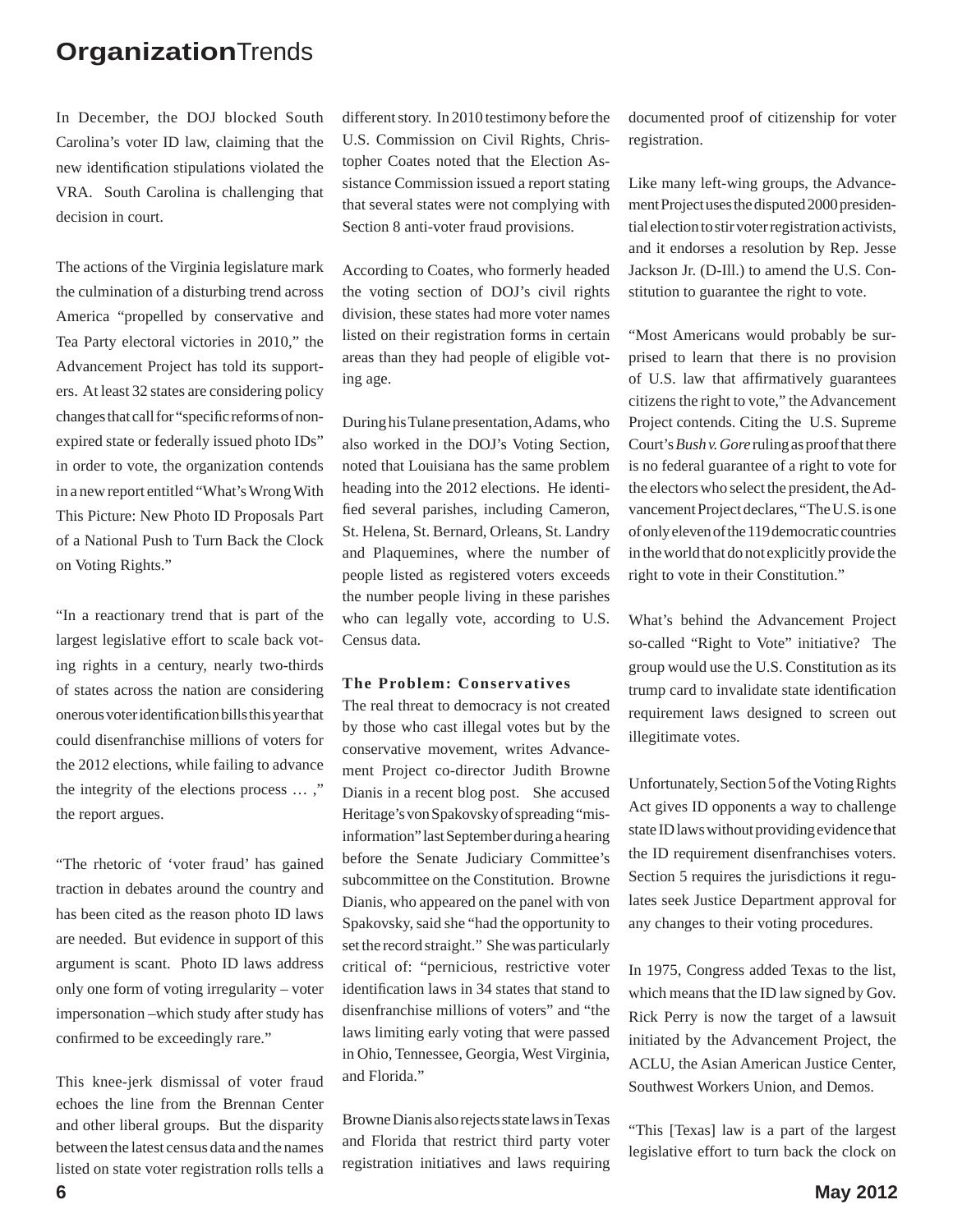voting rights in the nation in over a century," Browne Dianis has said. "If this bill is allowed to stand it will undermine the basic fabric of our nation's democracy."

Browne Dianis never explains how the law prevents Texans from obtaining a valid government-issued ID.

## **Will Lawsuits Decide the November Election?**

The Left's election law attacks on voter ID requirements could affect swing states in the 2012 election. Those attacks are likely to be mounted most often by the Advancement Project.

For instance, in Colorado just before the 2010 mid-term elections, the Advancement Project allied with SEIU, Mi Familia Vota and Colorado Common Cause to pressure Secretary of State Bernie Buescher to reinstate the names of those suspected of voting illegally.

But according to Advancement Project attorney Bradley Heard, the charge of unlawful voting is a ruse. "The illegal purging of voters from voting rolls has been a serious problem in Colorado and in other states throughout the nation," Heard said.

In February 2012 the Advancement Project challenged a new voter ID law in Wisconsin.

As counsel for the League of United Latin American Citizens (LULAC), Cross Lutheran Church, the League of Young Voters and the Milwaukee Area Labor Council, the group filed what it describes as "the first" lawsuit to invoke the federal Voting Rights Act to challenge the racially discriminatory impact of Wisconsin Act 23 … ," the newly enacted voter identification law.

Claiming that the law disadvantages African American and Latino voters "who disproportionately lack the forms of voter

identification that are now required to vote in Wisconsin," the Advancement Project is suing those responsible for administering Wisconsin's elections.

The press release makes no mention of Project Vote, once the preeminent organization pursuing left-wing voting rights cases. "I find it interesting that most of the press releases now come from the Advancement Project, and not Project Vote," Anita MonCrief observes. "The reason here should be obvious. Anything Project Vote does backs up into ACORN. But the Advancement Project is not as well-known."

There may be ample room here to turn the Bigfoot comparison back onto the liberal attorneys with the Advancement Project, the ACLU, the NAACP, the Brennan Center and others. A careful review of the evidence in DOJ "motor voter" cases, shows that state officials have gone beyond the letter of the law to ensure that legal citizens who like to be registered, get registered.

Louisiana Secretary of State Tom Schedler puts matters into perspective.

"It would be ridiculous for me to say that 100 percent of the time those employees whose primary job function is something other than voter registration never forget to ask if someone seeking services would like to get registered," Schedler said. "But we make every effort to ensure the materials are distributed and if someone is not interested we have to get a signed affidavit that shows the offer was made but they declined."

Jeffrey Meldrum is an Associate Professor of Anatomy and Anthropology and Adjunct Associate Professor of the Department of Anthropology at Idaho State University. He also takes the Bigfoot legend seriously, and estimates that there may be a couple hundred such creatures concentrated in the Pacific Northwest.

That would be far more than any documented instances of disenfranchisement cited by the DOJ, but far less that than indictments and convictions for voter fraud documented by Capital Research Center.

*Kevin Mooney is an investigative reporter working for the Pelican Institute in New Orleans, La. Mooney also writes for Big Government, the Daily Caller, and the American Spectator.*

*OT*

**Please consider contributing early in this calendar year to the Capital Research Center.**

**We need your help in the**  current difficult economic **climate to continue our important research.** 

**Your contribution to advance our watchdog work is deeply appreciated.** 

**Many thanks.** 

**Terrence Scanlon President**